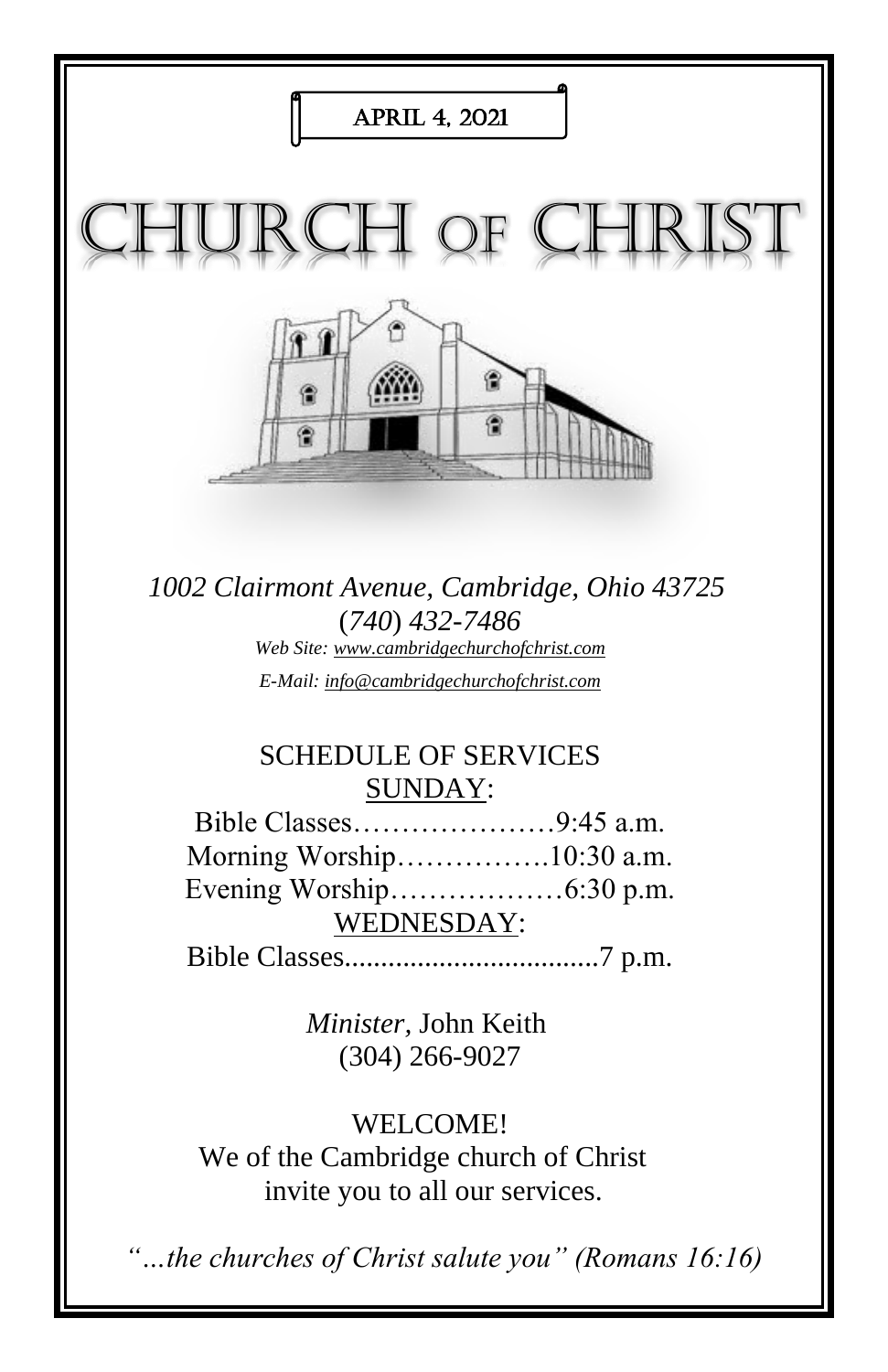#### **CHRIST: CHRIST GAVE HIMSELF FOR ME**

#### **INTRODUCTION**: **Gal. 2:20**

- 1. Crucifixion invented by Persians 400-300 BC—Romans perfected it—art form.
- 2. IMHO, most painful, miserable, agonizing way to die- "*ex-cruciating.*"
- 3. Paul speaks of the crucifixion many times; EX: **1 Cor. 1:18-23**.
- 4. What has Christ done for me?

# **I. CHRIST GAVE HIS BACK TO BE SCOURGED FOR ME** (Jn. 19:1).

- A. Roman lictor used a cord to beat the prisoner with great severity.
- B. Three-fold purpose:
	- 1. to punish the prisoner
	- 2. To elicit a confession
	- 3. To hasten the death of the prisoner.

#### **II. CHRIST GAVE HIS HEAD TO CROWNED WITH THORNS FOR ME** (Jn. 19:2).

- A. While crown of thorns was painful; more about mockery.
- B. Romans used it as well as the purple robe, as a symbol of royalty and turned it into a symbol of painful degradation (3a). —seems they mocked the Jews as well.

## **III. CHRIST GAVE HIS FACE TO BE SLAPPED FOR ME** (Jn. 19:3).

- A. Isaiah prophesied about our Lord being slapped and the hairs from His beard being pulled out (Isa. 50:6).
- B. Christ previously taught His disciple to turn the other cheek (cf. Mt. 5:39), and He led by flawless example (1 Pet. 2:23; Isa. 53:4-7).

## **IV. CHRIST GAVE HIS SHOULDERS TO CARRY THE CROSS FOR ME** (Jn. 19:17).

**V. CHRIST GAVE HIS HANDS & FEET TO NAILED FOR ME** (Psa. 22:16). Jesus hung from the cross from 9 am., to 3 pm.

## **VI. CHRIST GAVE HIS BODY TO BE CRUCIFIED FOR ME** (1 Pet. 2:24).

- A. Jesus hung with his full weight upon the nails.
- B. He refused any narcotic medicines; to endure the full agony of our sins.
- C. His lack of sufficient oxygen and yet He spoke 7x's from the cross, even begging forgiveness upon the ones who had put Him there (cf. Lk. 23:34).
- D. He loved to the end, and He did this for me.

## **VII. CHRIST GAVE HIS SIDE TO BE STABBED FOR ME** (Jn. 19:34).

- A. To ensure that He was dead.
- B. The bloody mixture of fluids escaped His tortured side.
- C. A cruel act by a cruel man upon the Greatest Man who ever lived.

**CONCLUSION**: Why did Jesus do all these things? Because of sin—mine and yours and for all sin for all time. Are you willing to undergo crucifixion like Jesus endured, or will you crucify yourself as Jesus has said we should (Gal. 2:20)?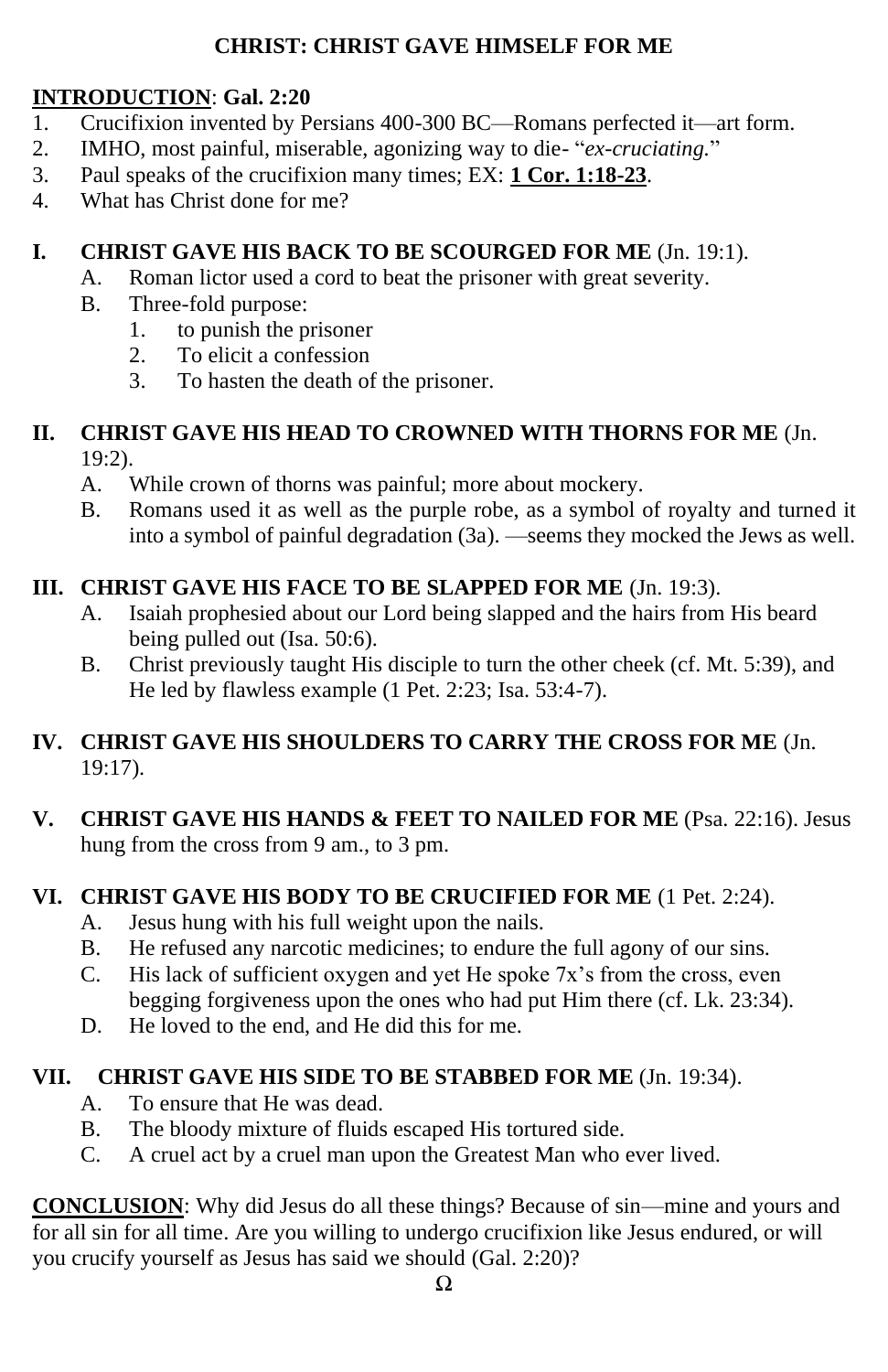#### **JOEL'S PROPHECY OF THE CHURCH**

In Acts 2 we read of the Holy Spirit being poured out upon the apostles and others as they waited in Jerusalem (1-4; cf. Luke 24:49). Those who were not followers of Christ began to mock them saying, "these men are full of new wine" (13). Peter protested this unfounded accusation and rose up saying:

"But this is what was spoken by the prophet Joel: 'AND IT SHALL COME TO PASS IN THE LAST DAYS, SAYS GOD, THAT I WILL POUR OUT OF MY SPIRIT ON ALL FLESH; YOUR SONS AND YOUR DAUGHTERS SHALL PROPHESY, YOUR YOUNG MEN SHALL SEE VISIONS, YOUR OLD MEN SHALL DREAM DREAMS. AND ON MY MENSERVANTS AND ON MY MAIDSERVANTS I WILL POUR OUT MY SPIRIT IN THOSE DAYS; AND THEY SHALL PROPHESY. I WILL SHOW WONDERS IN HEAVEN ABOVE AND SIGNS IN THE EARTH BENEATH: BLOOD AND FIRE AND VAPOR OF SMOKE. THE SUN SHALL BE TURNED INTO DARKNESS, AND THE MOON INTO BLOOD, BEFORE THE COMING OF THE GREAT AND AWESOME DAY OF THE LORD. AND IT SHALL COME TO PASS THAT WHOEVER CALLS ON THE NAME OF THE LORD SHALL BE SAVED' (Acts 2:17-21 emp. added).

This prophecy lays out the events of Pentecost in clear and unmistakable terms.

"All flesh" means the Spirit will (eventually) fall on people without distinction to race, Jew, and Gentile. "Sons" and "daughters" means that gender will not be a factor (as opposed to the Old Law). There will be no discernment regarding age; young and old alike will have the same opportunity. Social status will not be a factor for reception of the Holy Spirit either as servants and handmaids will be equal as well in "the last days", or the final dispensation (in which we are living).

"Blood, fire and vapor of smoke" could be an allusion to the destruction of Jerusalem while the sun and moon changing hue is probably a reference to the day and hour Christ died, thus, making it possible for the lost to "call on the name of the Lord" in faith and obedience to be saved (cf. Acts 22:16).

Peter, by inspiration, identifies the prophetic message of Joel as being genuine and being fulfilled on the first Pentecost after our Lord's ascension to Heaven. Combine Joel's prophecy with that of Isaiah 2:2-4, Daniel 2:44- 45, and Peter's sermon in Acts 2, then we clearly see the birthday of the church of Christ, which my beloved, is the kingdom which will stand forever, and ever. –*JK*.